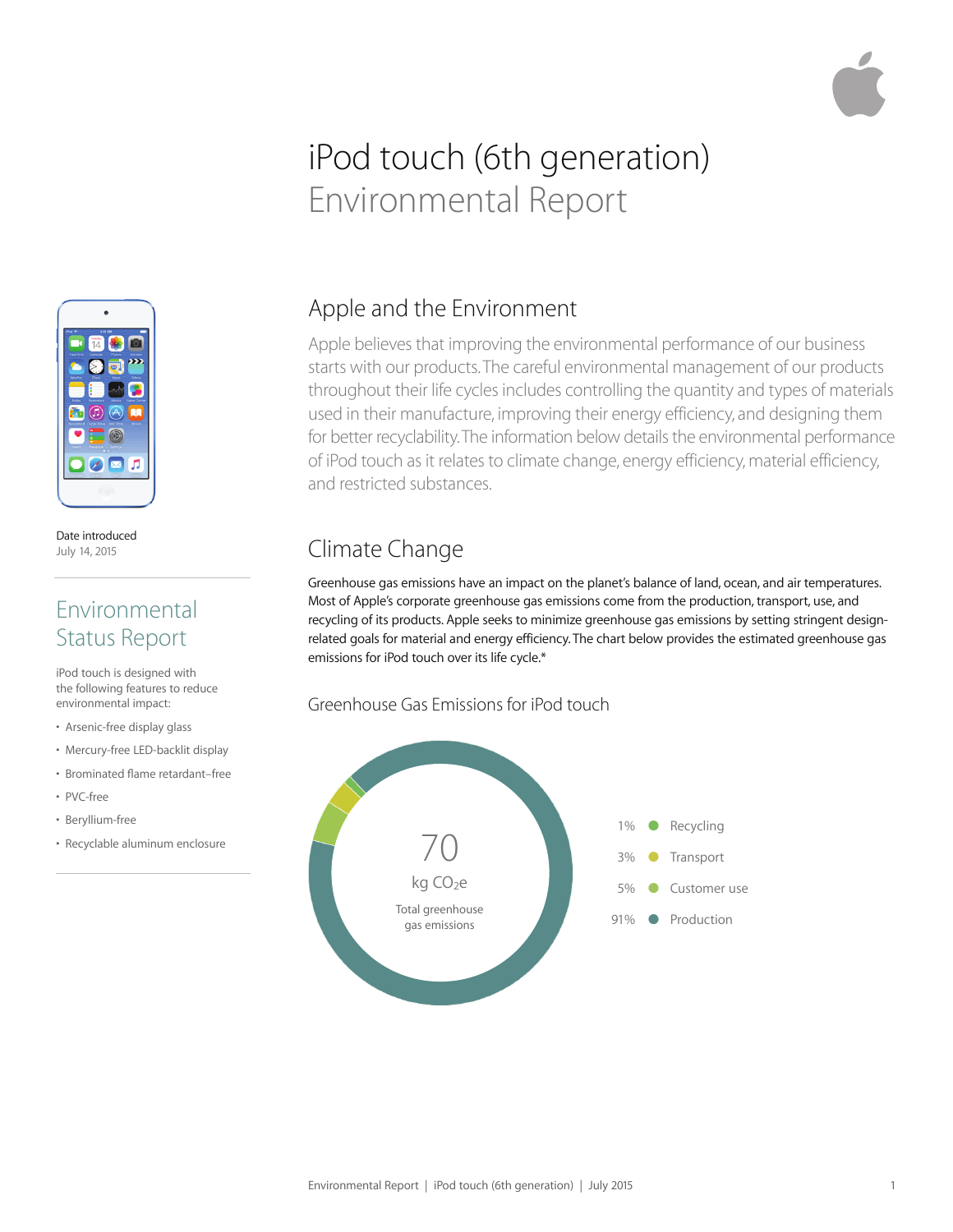

#### **Battery chemistry**

- Lithium-ion polymer
- Free of lead, cadmium, and mercury

## Energy Efficiency

iPod touch uses power-efficient components and software that intelligently manage power consumption. In addition, the Apple USB Power Adapter (sold separately) outperforms the strictest global energy efficiency standards for external power supplies. The following table details the energy efficiency of the Apple USB Power Adapter.

#### Energy Efficiency of the Apple USB Power Adapter

| Mode                     | 100V   | 115V   | 230V   |
|--------------------------|--------|--------|--------|
| Power adapter no-load    | 0.011W | 0.011W | 0.011W |
| Power adapter efficiency | 75.0%  | 75.0%  | 74.0%  |

### Material Efficiency

Apple's ultracompact product and packaging designs lead the industry in material efficiency. Reducing the material footprint of a product helps maximize shipping efficiency. It also helps reduce the energy consumed during production and material waste generated at the end of the product's life. The iPod touch enclosure is made of aluminum and other materials highly desired by recyclers. The chart below details the materials used in this model.

#### Material Use for iPod touch

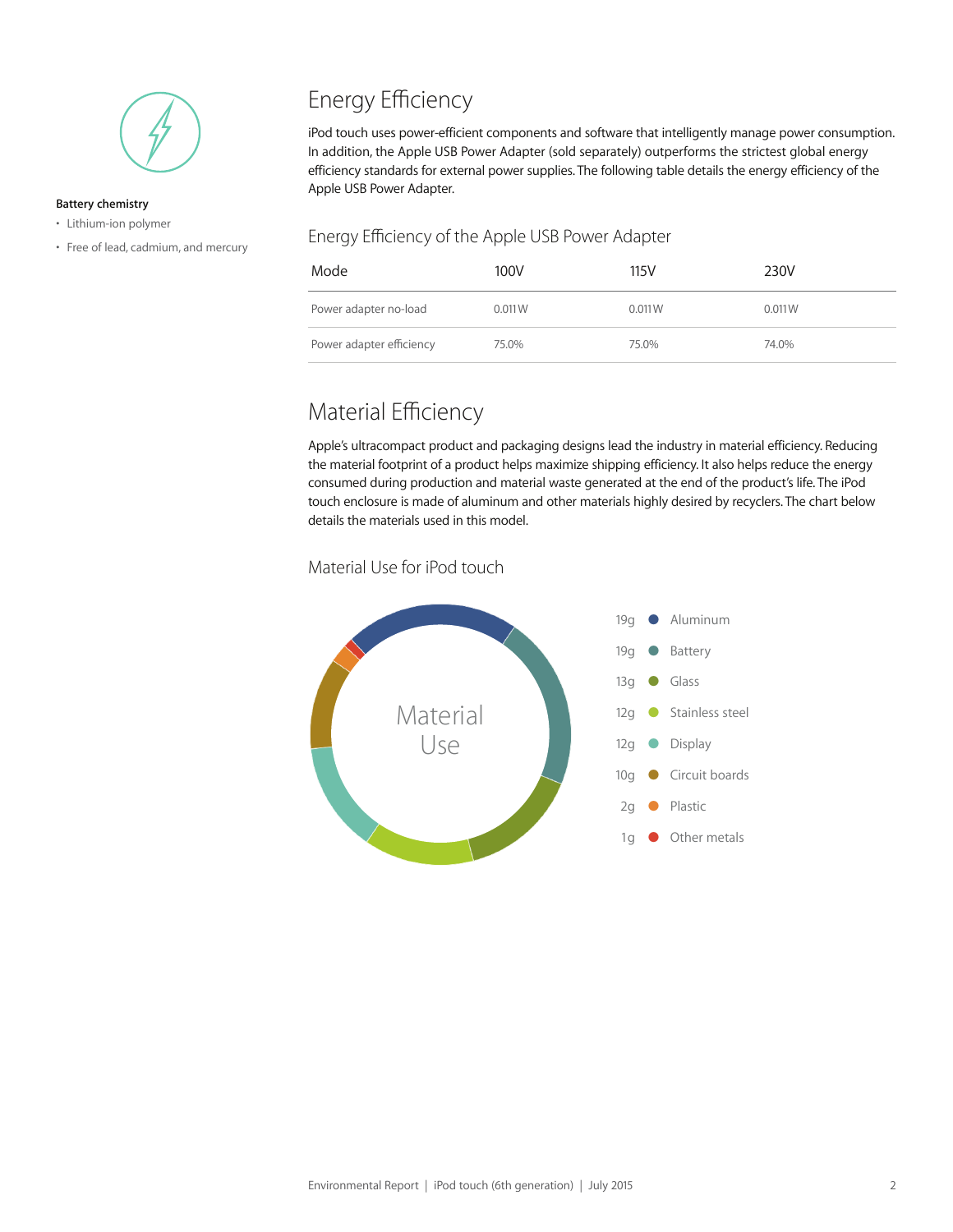

The retail packaging for iPod touch consumes 32 percent less volume, and is 38 percent lighter than the firstgeneration iPod touch packaging.

### Packaging

iPod touch packaging is extremely material efficient, allowing more units to be transported in a single shipping container. The following table details the materials used in iPod touch packaging.

#### Packaging Breakdown for iPod touch

| Material                                 | Retail box | Retail and shipping box |
|------------------------------------------|------------|-------------------------|
| Paper (corrugate, paperboard, paperfoam) | 13q        | 122q                    |
| Polycarbonate                            | 69g        | 69q                     |
| Other plastics                           | 3g         | 3g                      |

#### Restricted Substances

Apple has long taken a leadership role in restricting harmful substances from its products and packaging. As part of this strategy, all Apple products comply with the strict European Directive on the Restriction of the Use of Certain Hazardous Substances in Electrical and Electronic Equipment, also known as the RoHS Directive. Examples of materials restricted by RoHS include lead, mercury, cadmium, hexavalent chromium, and the brominated flame retardants (BFRs) PBB and PBDE. iPod touch goes even further than the RoHS Directive by incorporating the following more aggressive restrictions:

- Arsenic-free display glass
- Mercury-free LED-backlit display
- BFR-free
- PVC-free
- Beryllium-free



#### Recycling

Through ultra-efficient design and the use of highly recyclable materials, Apple has minimized material waste at the product's end of life. In addition, Apple offers and participates in various product take-back and recycling programs in 99 percent of the regions where Apple products are sold. All products are processed in the country or region in which they are collected. For more information on how to take advantage of these programs, visit www.apple.com/recycling.